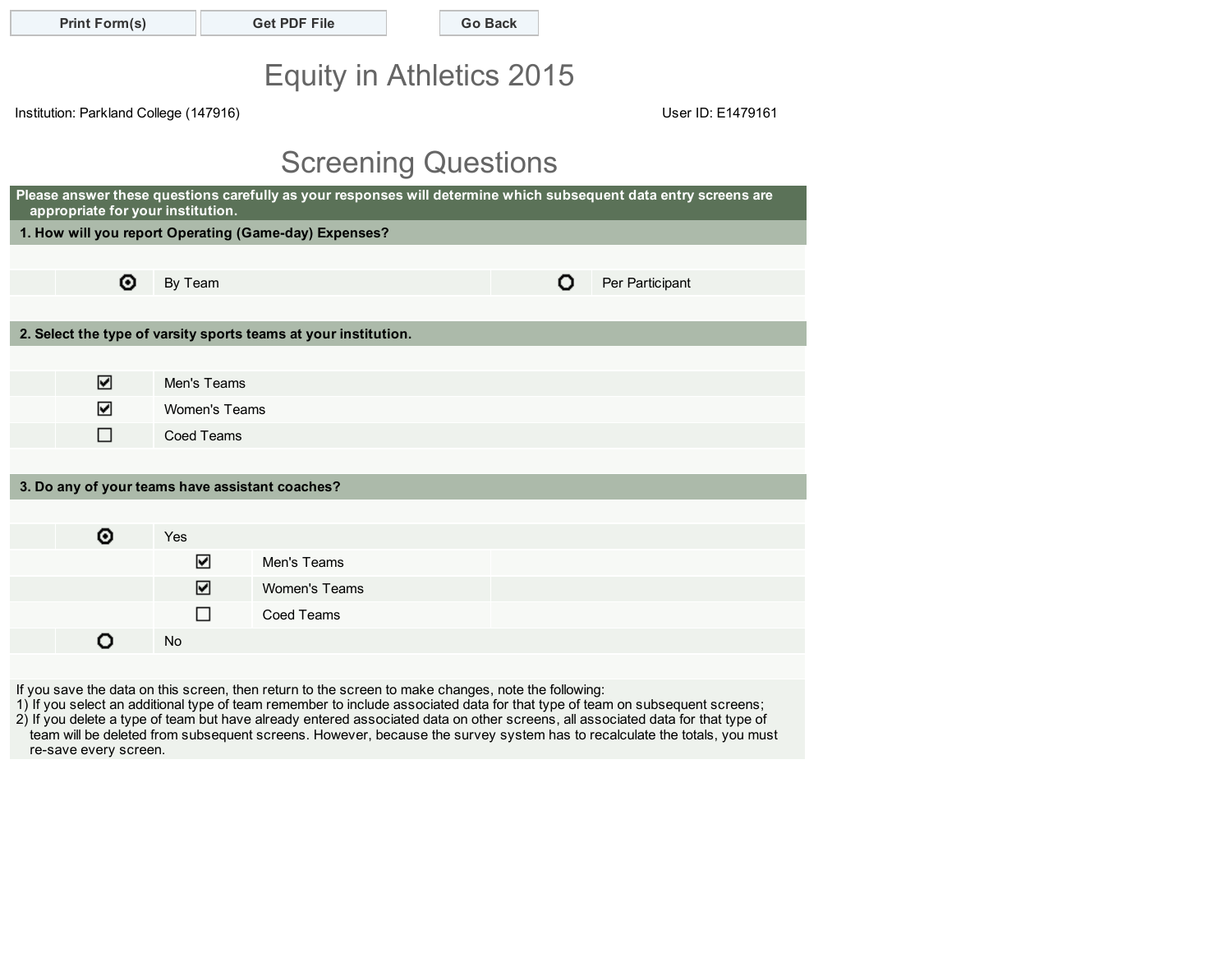#### Sports Selection - Men's and Women's Teams

| Select the varsity sports teams at your institution. |        |                |                                                      |        |                          |
|------------------------------------------------------|--------|----------------|------------------------------------------------------|--------|--------------------------|
| <b>Sport</b>                                         | Men's  | <b>Women's</b> | <b>Sport</b>                                         | Men's  | <b>Women's</b>           |
| Archery                                              | П      | $\Box$         | Badminton                                            | П      | $\overline{\phantom{a}}$ |
| Baseball                                             | ☑      |                | <b>Basketball</b>                                    | ☑      | ⊻                        |
| Beach Volleyball                                     | $\Box$ | $\Box$         | <b>Bowling</b>                                       | $\Box$ | П                        |
| <b>Cross Country</b>                                 | □      | □              | Diving                                               | $\Box$ | П                        |
| Equestrian                                           | $\Box$ | $\Box$         | Fencing                                              | П      | П                        |
| Field Hockey                                         |        | $\Box$         | Football                                             | $\Box$ |                          |
| Golf                                                 | Σ      | $\Box$         | Gymnastics                                           | П      | $\mathcal{L}$            |
| Ice Hockey                                           | □      | $\Box$         | Lacrosse                                             | $\Box$ | ۰                        |
| Rifle                                                | П      | $\Box$         | Rodeo                                                | П      | ┓                        |
| Rowing                                               | $\Box$ | □              | Sailing                                              | □      | П                        |
| Skiing                                               | $\Box$ | $\Box$         | Soccer                                               | ⊻      | Σ                        |
| Softball                                             |        | ⊻              | Squash                                               | $\Box$ | $\Box$                   |
| Swimming                                             | $\Box$ | $\Box$         | Swimming and Diving (combined)                       | П      | П                        |
| Synchronized Swimming                                |        | $\Box$         | <b>Table Tennis</b>                                  | $\Box$ | П                        |
| <b>Team Handball</b>                                 | П      | $\Box$         | Tennis                                               | П      | $\overline{\phantom{0}}$ |
| Track and Field (Indoor)                             | $\Box$ | $\Box$         | Track and Field (Outdoor)                            | $\Box$ | П                        |
| Track and Field and Cross Country<br>(combined)      | П      | □              | Volleyball                                           | П      | ☑                        |
| Water Polo                                           | П      | □              | <b>Weight Lifting</b>                                | $\Box$ | $\Box$                   |
| Wrestling                                            | П      | П              | Other Sports (Specify sports in the<br>caveat box.)* | $\Box$ | $\overline{\phantom{a}}$ |
| <b>CAVEAT</b>                                        |        |                |                                                      |        |                          |
|                                                      |        |                |                                                      |        |                          |

\* If you indicated in the caveat box that your other sports are Dancing and/or Cheerleading, please also specify in the caveat box that your institution has a letter from the Office for Civil Rights confirming that the OCR has determined that Dancing and/or Cheerleading are varsity sports at your institution.

If you save the data on this screen, then return to the screen to make changes, note the following:

- 1) If you select an additional team remember to include associated data for that sport on subsequent screens;
- 2) If you delete a sport but have already entered associated data on other screens, all associated data for that sport will be deleted from subsequent screens. However, because the survey system has to recalculate the totals, you must re-save every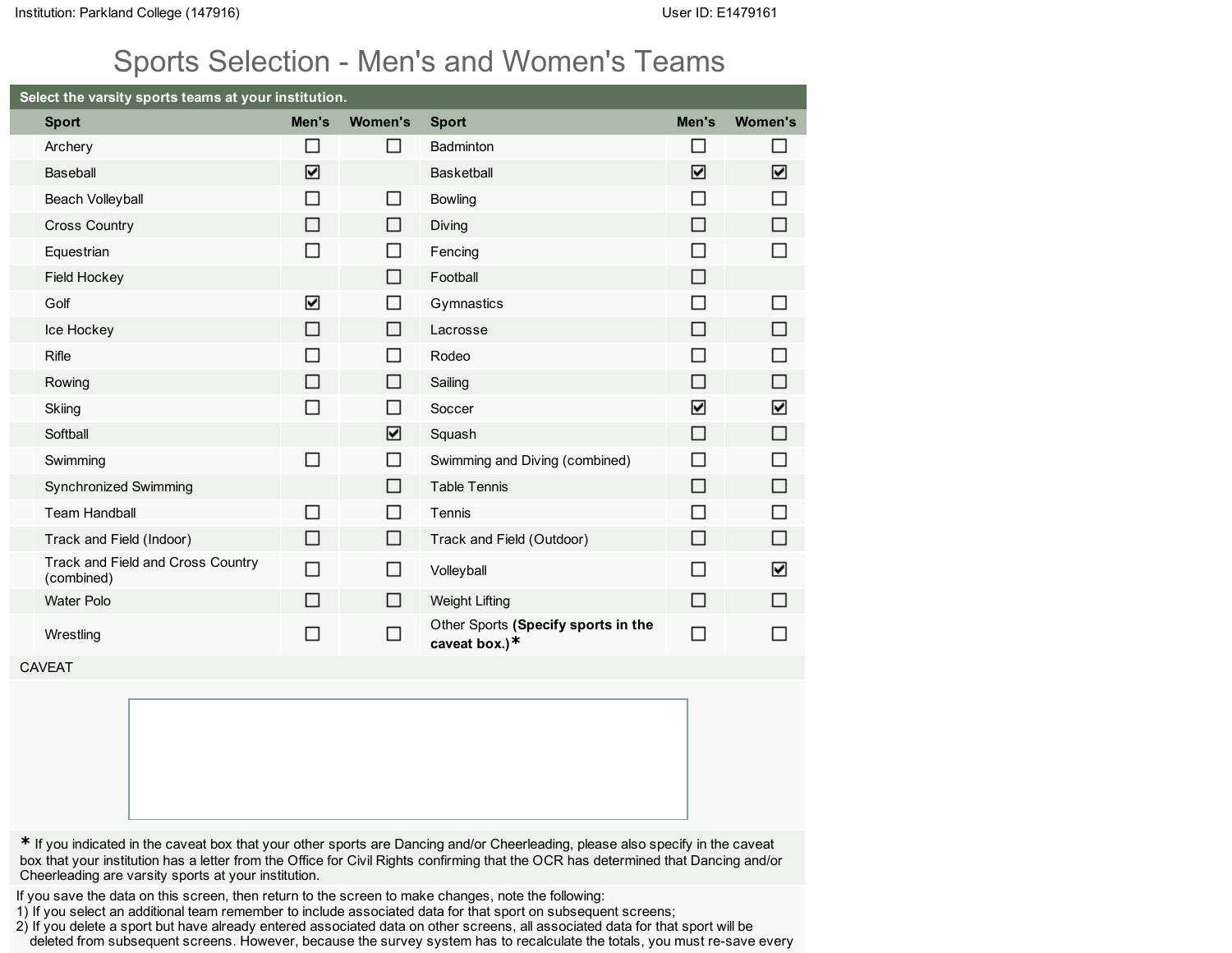screen.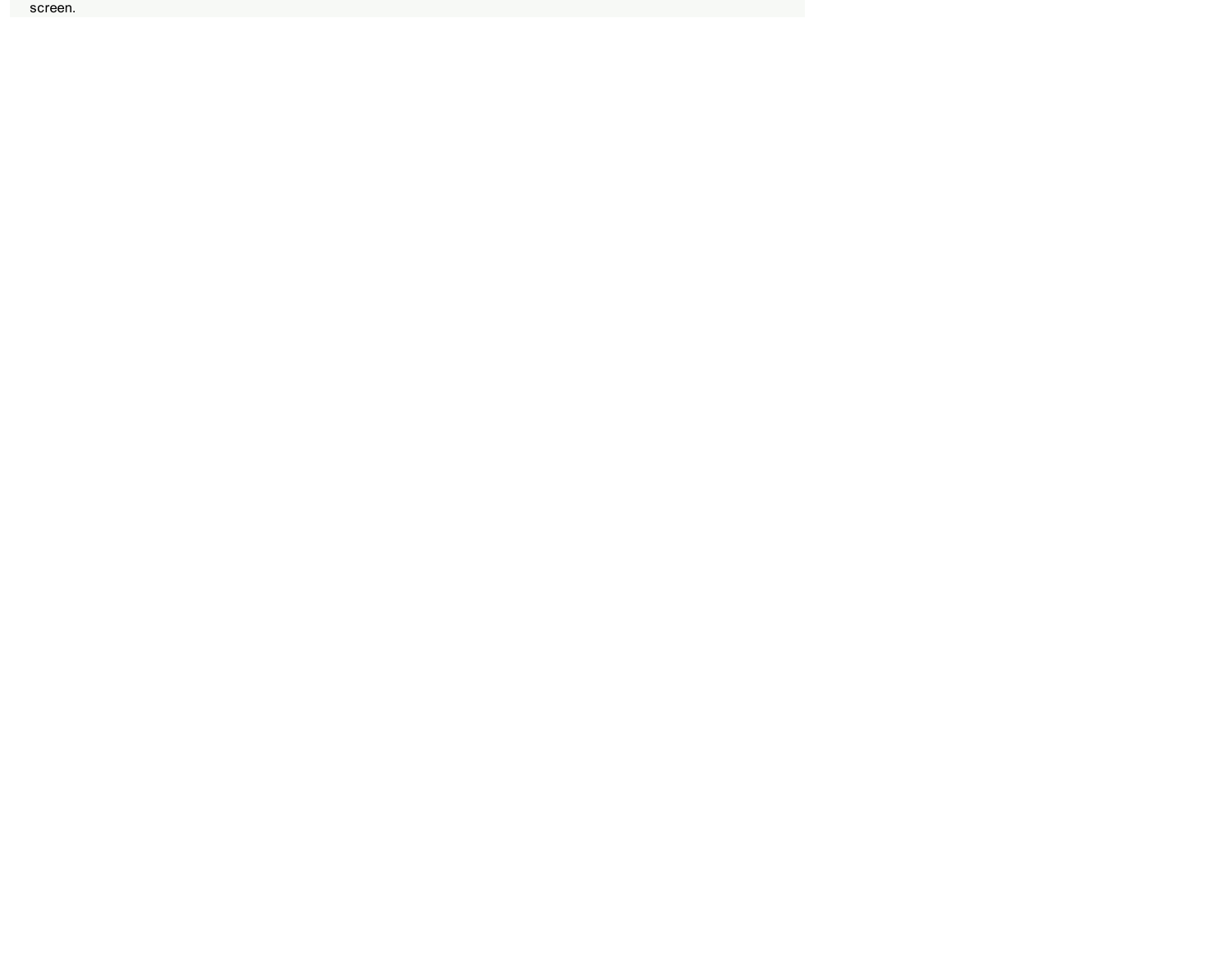#### Athletics Participation - Men's and Women's Teams

| Enter the number of participants as of the day of the first scheduled contest.                                                                                      |                       |                         |
|---------------------------------------------------------------------------------------------------------------------------------------------------------------------|-----------------------|-------------------------|
| <b>Varsity Teams</b>                                                                                                                                                | Men's<br><b>Teams</b> | Women's<br><b>Teams</b> |
| Baseball                                                                                                                                                            | 41                    |                         |
| Basketball                                                                                                                                                          | 14                    | 14                      |
| Golf                                                                                                                                                                | 11                    |                         |
| Soccer                                                                                                                                                              | 18                    | 16                      |
| Softball                                                                                                                                                            |                       | 16                      |
| Volleyball                                                                                                                                                          |                       | 15                      |
| Total Participants Men's and Women's Teams                                                                                                                          | 84                    | 61                      |
| Unduplicated Count of Participants<br>(This is a head count. If an individual participates on more than one team, count that individual<br>only once on this line.) | 84                    | 61                      |

#### CAVEAT

(For each men's or women's team that includes opposite sex participants, specify the number of male and the number of female students on that team in this caveat box. This does not apply for coed teams. Additionally, provide any other clarifying information here.)

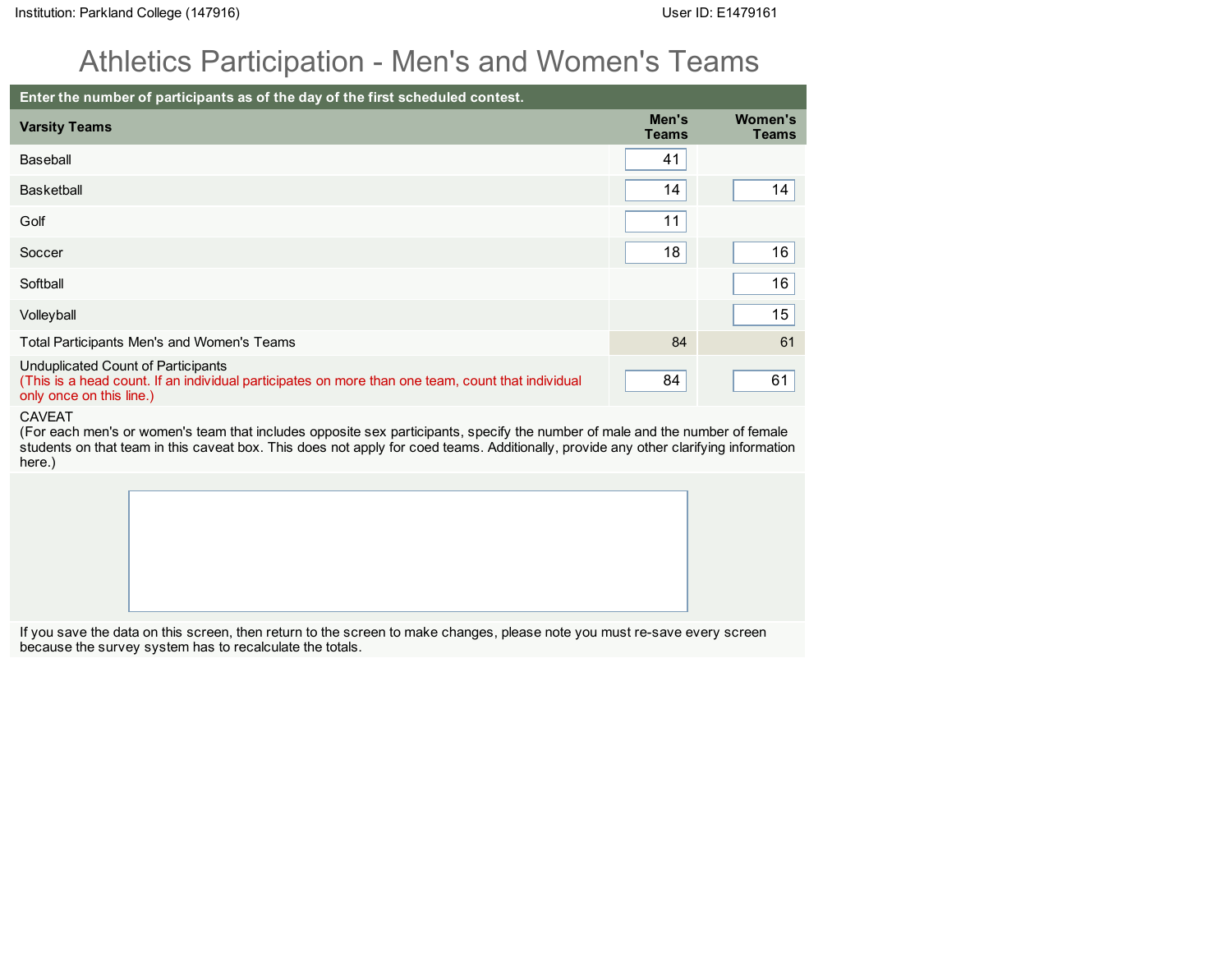#### Head Coaches - Men's Teams

For each men's team, indicate whether the head coach is male or female, was assigned to the team on a full-time or part-time basis, and whether the coach was employed by the institution on a full-time basis or on a part-time or volunteer basis, by entering a 1 in the appropriate field.

The Swimming and Diving (combined) fields allow up to 2 head coaches. The Track and Field and Cross Country (combined) fields allow up to 3.

|                                |                                                          | <b>Male Head Coaches</b>                                 |                                      |                                                                | <b>Female Head Coaches</b>                        |                                                   |                                      |                                                                       |                          |  |
|--------------------------------|----------------------------------------------------------|----------------------------------------------------------|--------------------------------------|----------------------------------------------------------------|---------------------------------------------------|---------------------------------------------------|--------------------------------------|-----------------------------------------------------------------------|--------------------------|--|
| Varsity<br>Teams               | Assigned<br>to Team<br>on a<br>Full-Time<br><b>Basis</b> | Assigned<br>to Team<br>on a<br>Part-Time<br><b>Basis</b> | Full-Time<br>Institution<br>Employee | Part-Time<br>Institution<br>Employee<br><b>or</b><br>Volunteer | Assigned<br>to Team<br>on a<br>Full-Time<br>Basis | Assigned<br>to Team<br>on a<br>Part-Time<br>Basis | Full-Time<br>Institution<br>Employee | Part-Time<br><b>Institution</b><br>Employee<br><b>or</b><br>Volunteer | Total<br>Head<br>Coaches |  |
| Baseball                       | 0                                                        | 1                                                        |                                      | 0                                                              | 0                                                 | 0                                                 | 0                                    | 0                                                                     | 1                        |  |
| <b>Basketball</b>              | 0                                                        | 1                                                        |                                      | 0                                                              | 0                                                 | $\pmb{0}$                                         | $\pmb{0}$                            | 0                                                                     | 1                        |  |
| Golf                           | 0                                                        | $\mathbf 1$                                              | 0                                    | 1                                                              | 0                                                 | $\pmb{0}$                                         | 0                                    | 0                                                                     | $\mathbf{1}$             |  |
| Soccer                         | 0                                                        | $\mathbf{1}$                                             | 0                                    | 1                                                              | $\mathbf 0$                                       | $\mathbf 0$                                       | 0                                    | 0                                                                     | 1                        |  |
| Coaching<br>Position<br>Totals | $\mathbf{0}$                                             | $\overline{4}$                                           | 2                                    | 2                                                              | $\mathbf 0$                                       | $\mathbf 0$                                       | $\mathbf 0$                          | $\mathbf{0}$                                                          | $\overline{4}$           |  |
| <b>CAVEAT</b>                  |                                                          |                                                          |                                      |                                                                |                                                   |                                                   |                                      |                                                                       |                          |  |
|                                |                                                          |                                                          |                                      |                                                                |                                                   |                                                   |                                      |                                                                       |                          |  |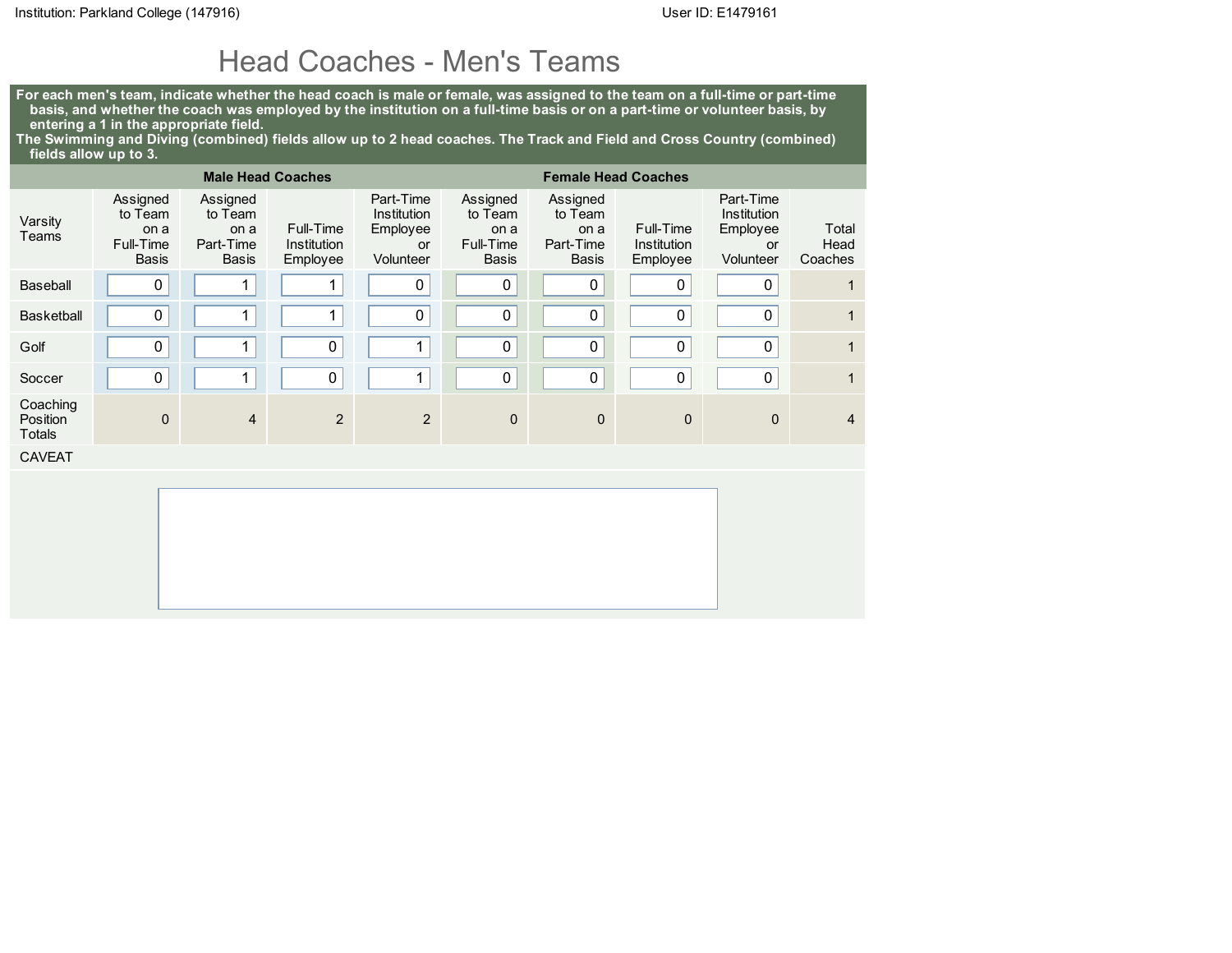#### Head Coaches - Women's Teams

For each women's team, indicate whether the head coach is male or female, was assigned to the team on a full-time or part-time basis, and whether the coach was employed by the institution on a full-time basis or on a part-time or volunteer basis, by entering a 1 in the appropriate field.

The Swimming and Diving (combined) fields allow up to 2 head coaches. The Track and Field and Cross Country (combined) fields allow up to 3.

|                                       |                                                          | <b>Male Head Coaches</b>                                 |                                      |                                                                | <b>Female Head Coaches</b>                        |                                                          |                                      |                                                                       |                          |  |
|---------------------------------------|----------------------------------------------------------|----------------------------------------------------------|--------------------------------------|----------------------------------------------------------------|---------------------------------------------------|----------------------------------------------------------|--------------------------------------|-----------------------------------------------------------------------|--------------------------|--|
| Varsity<br>Teams                      | Assigned<br>to Team<br>on a<br>Full-Time<br><b>Basis</b> | Assigned<br>to Team<br>on a<br>Part-Time<br><b>Basis</b> | Full-Time<br>Institution<br>Employee | Part-Time<br><b>Institution</b><br>Employee<br>or<br>Volunteer | Assigned<br>to Team<br>on a<br>Full-Time<br>Basis | Assigned<br>to Team<br>on a<br>Part-Time<br><b>Basis</b> | Full-Time<br>Institution<br>Employee | Part-Time<br><b>Institution</b><br>Employee<br><b>or</b><br>Volunteer | Total<br>Head<br>Coaches |  |
| <b>Basketball</b>                     |                                                          | $\mathbf{1}$                                             |                                      | 1                                                              |                                                   |                                                          |                                      |                                                                       | 1                        |  |
| Soccer                                |                                                          | 1                                                        |                                      | 4                                                              |                                                   |                                                          |                                      |                                                                       | 1                        |  |
| Softball                              |                                                          | 1                                                        |                                      | 1                                                              |                                                   |                                                          |                                      |                                                                       | $\mathbf{1}$             |  |
| Volleyball                            |                                                          | 1                                                        |                                      | 1                                                              |                                                   |                                                          |                                      |                                                                       | 1                        |  |
| Coaching<br>Position<br><b>Totals</b> | $\mathbf{0}$                                             | $\overline{4}$                                           | $\mathbf 0$                          | $\overline{4}$                                                 | $\mathbf{0}$                                      | $\mathbf 0$                                              | $\mathbf 0$                          | $\mathbf{0}$                                                          | $\overline{4}$           |  |
| <b>CAVEAT</b>                         |                                                          |                                                          |                                      |                                                                |                                                   |                                                          |                                      |                                                                       |                          |  |
|                                       |                                                          |                                                          |                                      |                                                                |                                                   |                                                          |                                      |                                                                       |                          |  |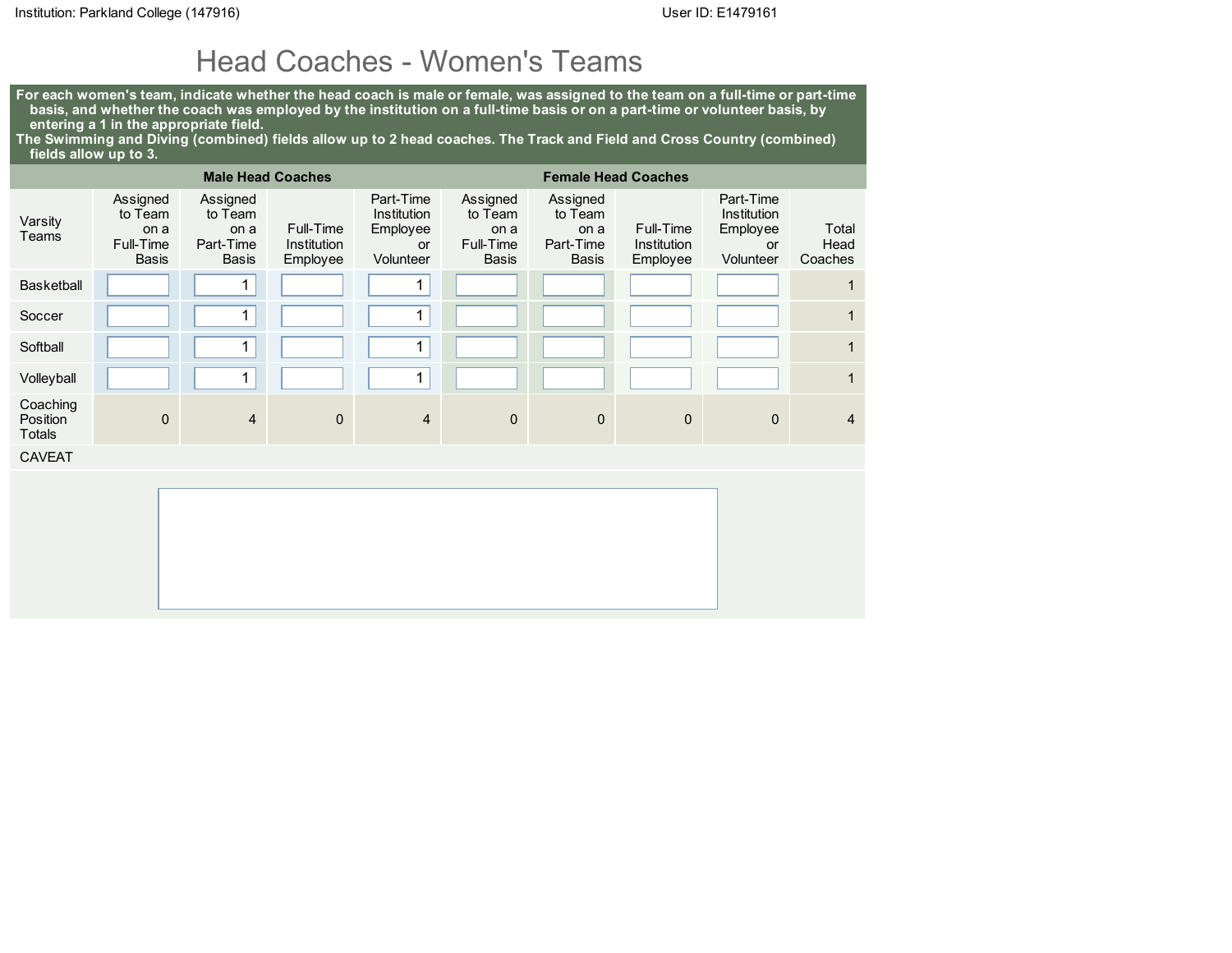# Head Coaches' Salaries - Men's and Women's Teams

| Enter only salaries and bonuses that your institution pays head coaches as compensation for coaching. Do not<br>include benefits on this screen.<br>Do not include volunteer coaches in calculating the average salary and the Full-Time Equivalent (FTE) Total.<br>For help calculating the FTE total click on the Instructions link on this screen. |                    |                      |
|-------------------------------------------------------------------------------------------------------------------------------------------------------------------------------------------------------------------------------------------------------------------------------------------------------------------------------------------------------|--------------------|----------------------|
|                                                                                                                                                                                                                                                                                                                                                       | <b>Men's Teams</b> | <b>Women's Teams</b> |
| Average Annual Institutional Salary per Head Coach (for coaching duties<br>only)                                                                                                                                                                                                                                                                      | 11,861             | 12,606               |
| Number of Head Coaches Used to Calculate the Average                                                                                                                                                                                                                                                                                                  | 4                  | 4                    |
| Number of Volunteer Head Coaches (Do not include these coaches in your<br>salary or FTE calculations.)                                                                                                                                                                                                                                                | 0                  | 0                    |
| Average Annual Institutional Salary per Full-time equivalent (FTE)                                                                                                                                                                                                                                                                                    | 18.978             | 20.170               |
| Sum of Full-Time Equivalent (FTE) Positions Used to Calculate the<br>Average                                                                                                                                                                                                                                                                          | 2.50               | 2.50                 |
| <b>CAVEAT</b>                                                                                                                                                                                                                                                                                                                                         |                    |                      |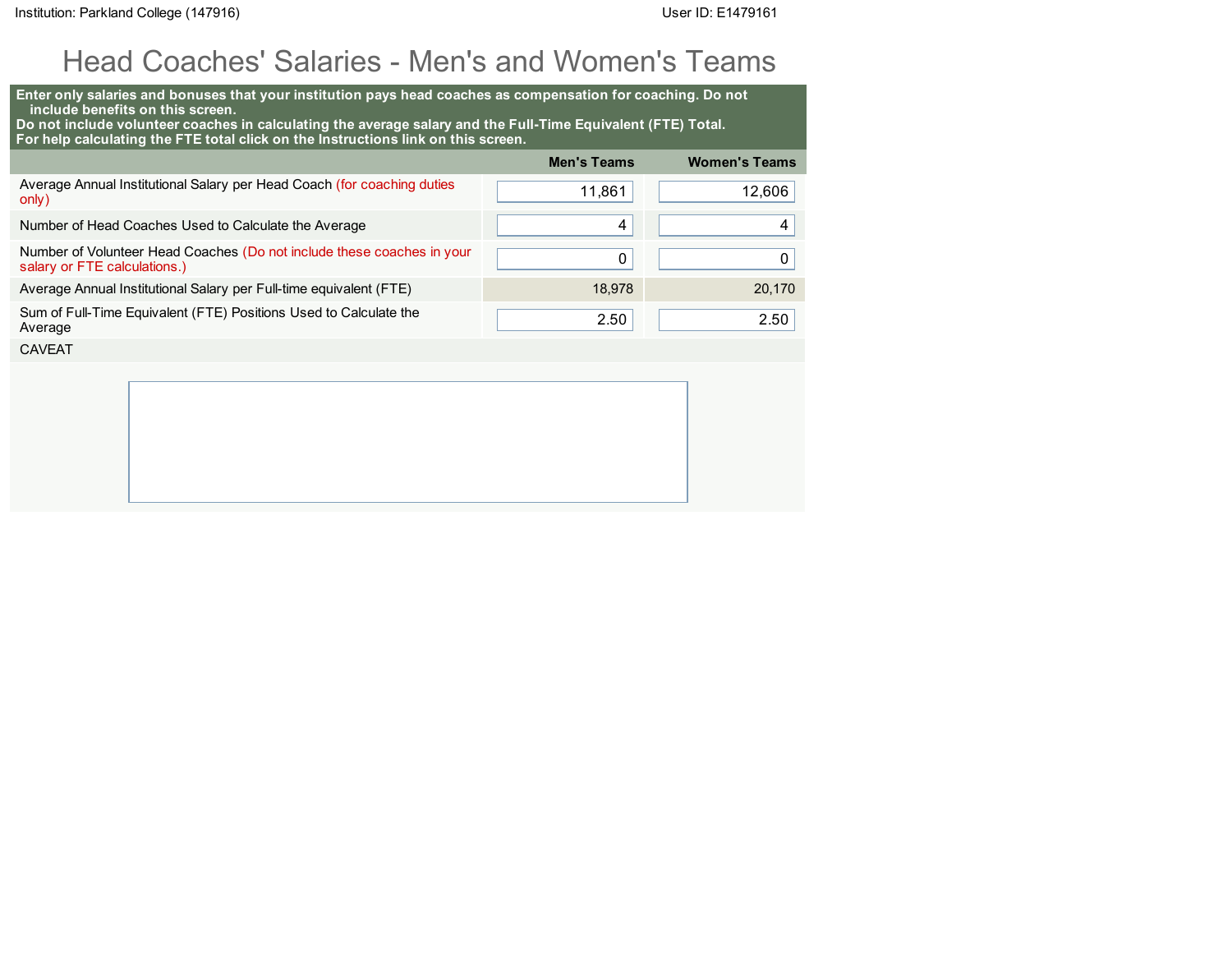#### Assistant Coaches - Men's Teams

For each men's team, indicate whether the assistant coach is male or female, was assigned to the team on a full-time or parttime basis, and whether the coach was employed by the institution on a full-time basis or on a part-time or volunteer basis, by entering a 1 in the appropriate field.

|                                       |                                                          |                                                          | <b>Male Assistant Coaches</b>        | <b>Female Assistant Coaches</b>                         |                                                   |                                                          |                                      |                                                         |                               |
|---------------------------------------|----------------------------------------------------------|----------------------------------------------------------|--------------------------------------|---------------------------------------------------------|---------------------------------------------------|----------------------------------------------------------|--------------------------------------|---------------------------------------------------------|-------------------------------|
| Varsity<br>Teams                      | Assigned<br>to Team<br>on a<br>Full-Time<br><b>Basis</b> | Assigned<br>to Team<br>on a<br>Part-Time<br><b>Basis</b> | Full-Time<br>Institution<br>Employee | Part-Time<br>Institution<br>Employee<br>or<br>Volunteer | Assigned<br>to Team<br>on a<br>Full-Time<br>Basis | Assigned<br>to Team<br>on a<br>Part-Time<br><b>Basis</b> | Full-Time<br>Institution<br>Employee | Part-Time<br>Institution<br>Employee<br>or<br>Volunteer | Total<br>Assistant<br>Coaches |
| Baseball                              |                                                          | $\sqrt{2}$                                               | 0                                    | $\overline{c}$                                          |                                                   |                                                          |                                      |                                                         | $\overline{2}$                |
| <b>Basketball</b>                     |                                                          | $\overline{2}$                                           | $\mathbf 0$                          | $\overline{2}$                                          |                                                   |                                                          |                                      |                                                         | $\overline{2}$                |
| Golf                                  |                                                          | 1                                                        |                                      | $\mathbf{1}$                                            |                                                   |                                                          |                                      |                                                         | $\mathbf{1}$                  |
| Soccer                                |                                                          | 1                                                        |                                      | $\mathbf{1}$                                            |                                                   |                                                          |                                      |                                                         | $\mathbf{1}$                  |
| Coaching<br>Position<br><b>Totals</b> | $\mathbf{0}$                                             | $6\phantom{1}$                                           | $\mathbf{0}$                         | $6\phantom{1}$                                          | $\bf 0$                                           | $\mathbf 0$                                              | $\mathbf{0}$                         | $\mathbf 0$                                             | $6\phantom{1}6$               |
| <b>CAVEAT</b>                         |                                                          |                                                          |                                      |                                                         |                                                   |                                                          |                                      |                                                         |                               |
|                                       |                                                          |                                                          |                                      |                                                         |                                                   |                                                          |                                      |                                                         |                               |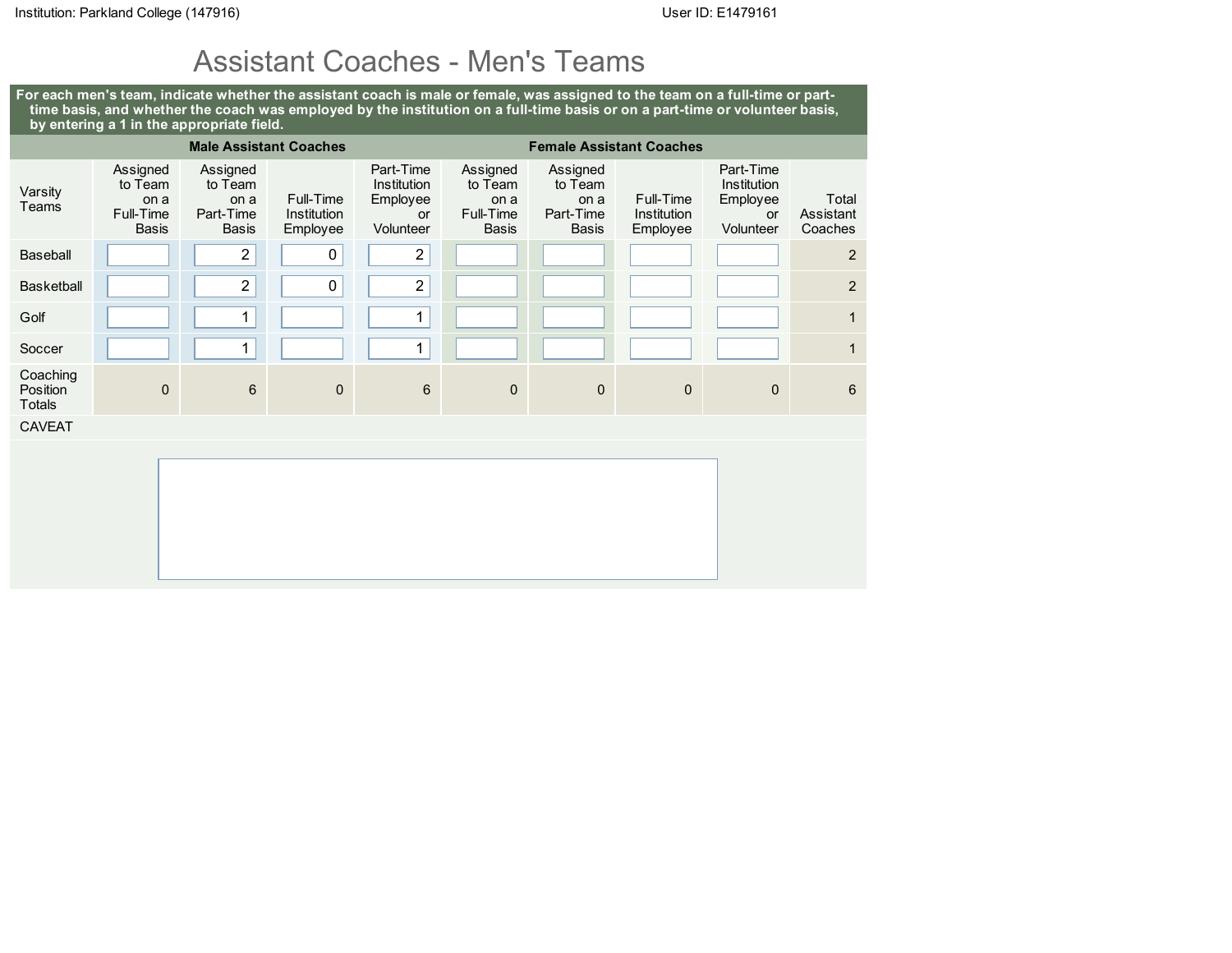## Assistant Coaches - Women's Teams

For each women's team, indicate whether the assistant coach is male or female, was assigned to the team on a full-time or parttime basis, and whether the coach was employed by the institution on a full-time basis or on a part-time or volunteer basis, by entering a 1 in the appropriate field.

| <b>Male Assistant Coaches</b><br><b>Female Assistant Coaches</b> |                                                          |                                                          |                                      |                                                         |                                                          |                                                          |                                      |                                                                |                               |
|------------------------------------------------------------------|----------------------------------------------------------|----------------------------------------------------------|--------------------------------------|---------------------------------------------------------|----------------------------------------------------------|----------------------------------------------------------|--------------------------------------|----------------------------------------------------------------|-------------------------------|
| Varsity<br>Teams                                                 | Assigned<br>to Team<br>on a<br>Full-Time<br><b>Basis</b> | Assigned<br>to Team<br>on a<br>Part-Time<br><b>Basis</b> | Full-Time<br>Institution<br>Employee | Part-Time<br>Institution<br>Employee<br>or<br>Volunteer | Assigned<br>to Team<br>on a<br>Full-Time<br><b>Basis</b> | Assigned<br>to Team<br>on a<br>Part-Time<br><b>Basis</b> | Full-Time<br>Institution<br>Employee | Part-Time<br>Institution<br>Employee<br><b>or</b><br>Volunteer | Total<br>Assistant<br>Coaches |
| Basketball                                                       |                                                          | $\mathfrak{S}$                                           |                                      | 3                                                       |                                                          |                                                          |                                      |                                                                | 3                             |
| Soccer                                                           |                                                          | 1                                                        |                                      | 1                                                       |                                                          |                                                          |                                      |                                                                | $\mathbf{1}$                  |
| Softball                                                         |                                                          | $\overline{c}$                                           | 0                                    | $\overline{\mathbf{c}}$                                 |                                                          | 1                                                        |                                      | 1                                                              | $\mathbf{3}$                  |
| Volleyball                                                       |                                                          | $\sqrt{2}$                                               |                                      | $\overline{c}$                                          |                                                          | $\sqrt{2}$                                               |                                      | $\overline{2}$                                                 | $\overline{4}$                |
| Coaching<br>Position<br><b>Totals</b>                            | $\mathbf 0$                                              | 8                                                        | $\mathbf 0$                          | 8                                                       | $\mathbf 0$                                              | 3                                                        | $\mathbf 0$                          | 3                                                              | 11                            |
| <b>CAVEAT</b>                                                    |                                                          |                                                          |                                      |                                                         |                                                          |                                                          |                                      |                                                                |                               |
|                                                                  |                                                          |                                                          |                                      |                                                         |                                                          |                                                          |                                      |                                                                |                               |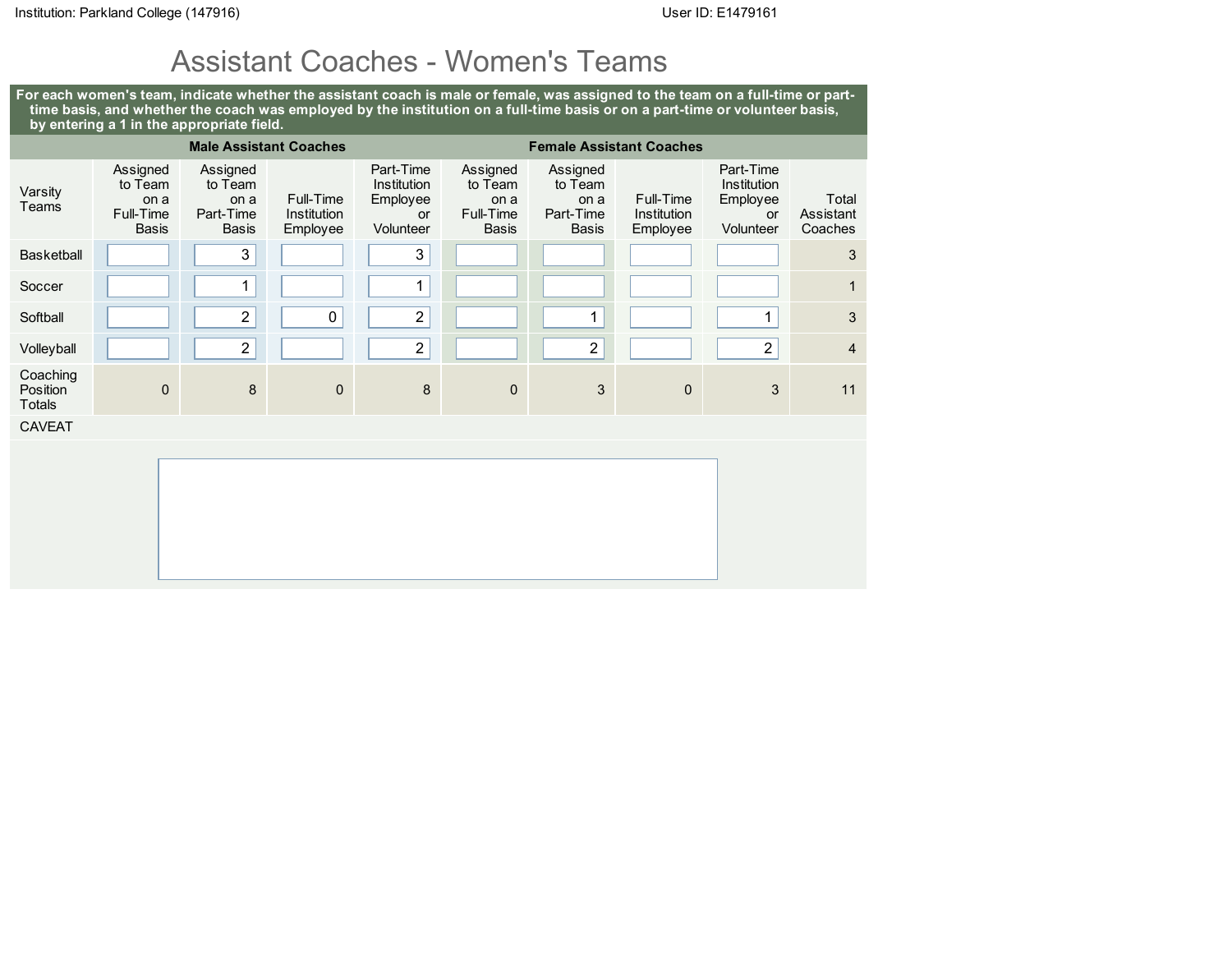### Assistant Coaches' Salaries - Men's and Women's Teams

| Enter only salaries and bonuses that your institution pays assistant coaches as compensation for coaching. Do not<br>include benefits on this screen.<br>Do not include volunteer coaches in calculating the average salary and the Full-Time Equivalent (FTE) Total.<br>For help calculating the FTE total click on the Instructions link on this screen. |                    |                      |  |  |  |  |  |
|------------------------------------------------------------------------------------------------------------------------------------------------------------------------------------------------------------------------------------------------------------------------------------------------------------------------------------------------------------|--------------------|----------------------|--|--|--|--|--|
|                                                                                                                                                                                                                                                                                                                                                            | <b>Men's Teams</b> | <b>Women's Teams</b> |  |  |  |  |  |
| Average Annual Institutional Salary per Assistant Coach (for coaching<br>duties only)                                                                                                                                                                                                                                                                      | 4,341              | 2,378                |  |  |  |  |  |
| Number of Assistant Coaches Used to Calculate the Average                                                                                                                                                                                                                                                                                                  | 6                  | 9                    |  |  |  |  |  |
| Number of Volunteer Assistant Coaches. (Do not include these coaches in<br>your salary or FTE calculations.)                                                                                                                                                                                                                                               | 0                  | 2                    |  |  |  |  |  |
| Average Annual Institutional Salary per Full-time equivalent (FTE)                                                                                                                                                                                                                                                                                         | 17.364             | 14.268               |  |  |  |  |  |
| Sum of Full-Time Equivalent (FTE) Positions Used to Calculate the<br>Average                                                                                                                                                                                                                                                                               | 1.50               | 1.50                 |  |  |  |  |  |
| <b>CAVEAT</b>                                                                                                                                                                                                                                                                                                                                              |                    |                      |  |  |  |  |  |
|                                                                                                                                                                                                                                                                                                                                                            |                    |                      |  |  |  |  |  |

7 of the teams are given \$5350 for asst. coach pay and it can be divided however they choose. Baseball is given \$10,000 due to size of roster and it can also be divided however.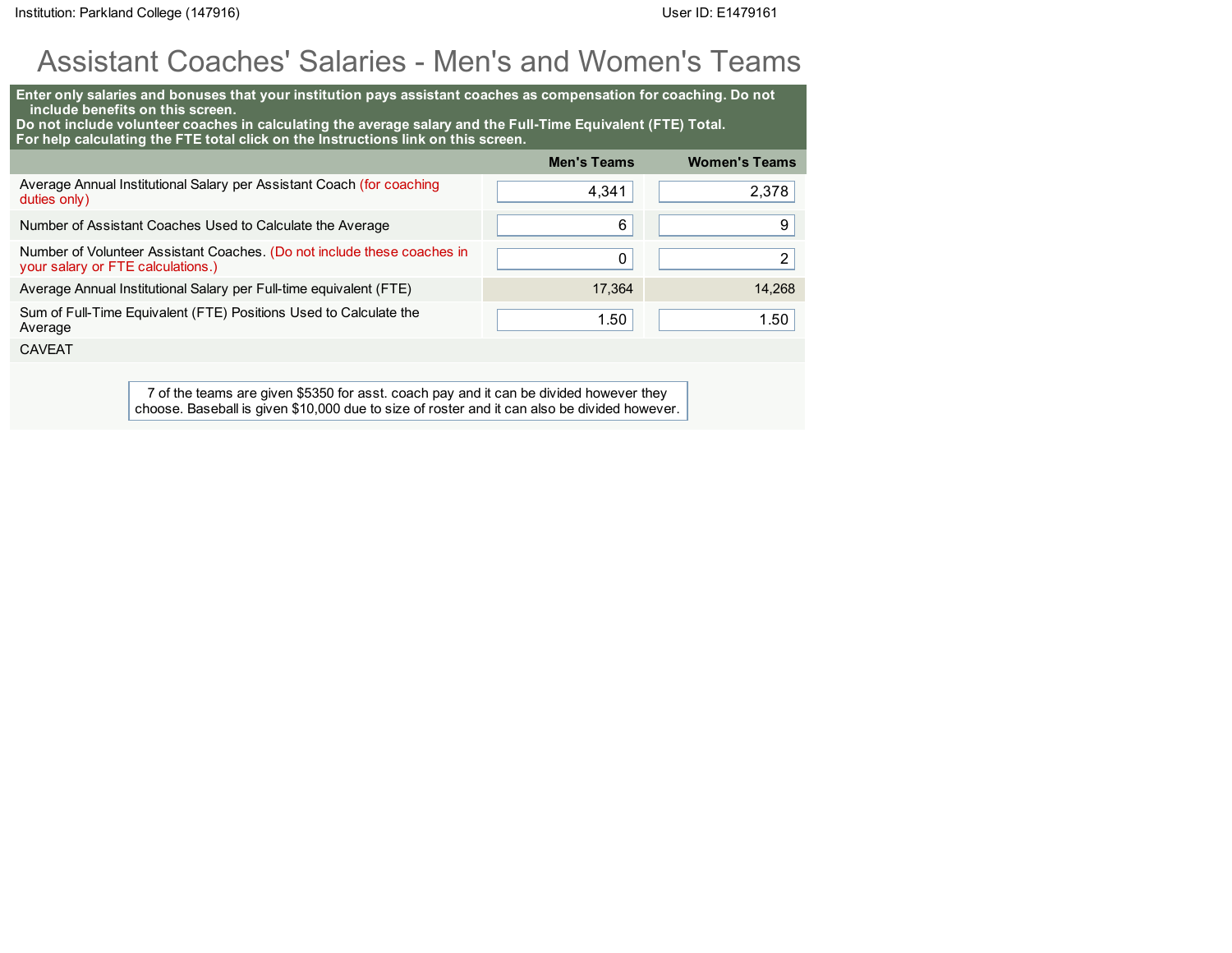## Athletically Related Student Aid - Men's and Women's Teams

|                 | related student aid. If you do not have any aid to report, enter a 0. | Athletically related student aid is any scholarship, grant, or other form of financial assistance, offered by an<br>institution, the terms of which require the recipient to participate in a program of intercollegiate athletics at the<br>institution. Other student aid, of which a student-athlete simply happens to be the recipient, is not athletically |              |
|-----------------|-----------------------------------------------------------------------|-----------------------------------------------------------------------------------------------------------------------------------------------------------------------------------------------------------------------------------------------------------------------------------------------------------------------------------------------------------------|--------------|
|                 | <b>Men's Teams</b>                                                    | <b>Women's Teams</b>                                                                                                                                                                                                                                                                                                                                            | <b>Total</b> |
| Amount of Aid   | 166,668                                                               | 166,668                                                                                                                                                                                                                                                                                                                                                         | 333,336      |
| Ratio (percent) | 50                                                                    | 50                                                                                                                                                                                                                                                                                                                                                              | 100%         |
| <b>CAVEAT</b>   |                                                                       |                                                                                                                                                                                                                                                                                                                                                                 |              |
|                 |                                                                       |                                                                                                                                                                                                                                                                                                                                                                 |              |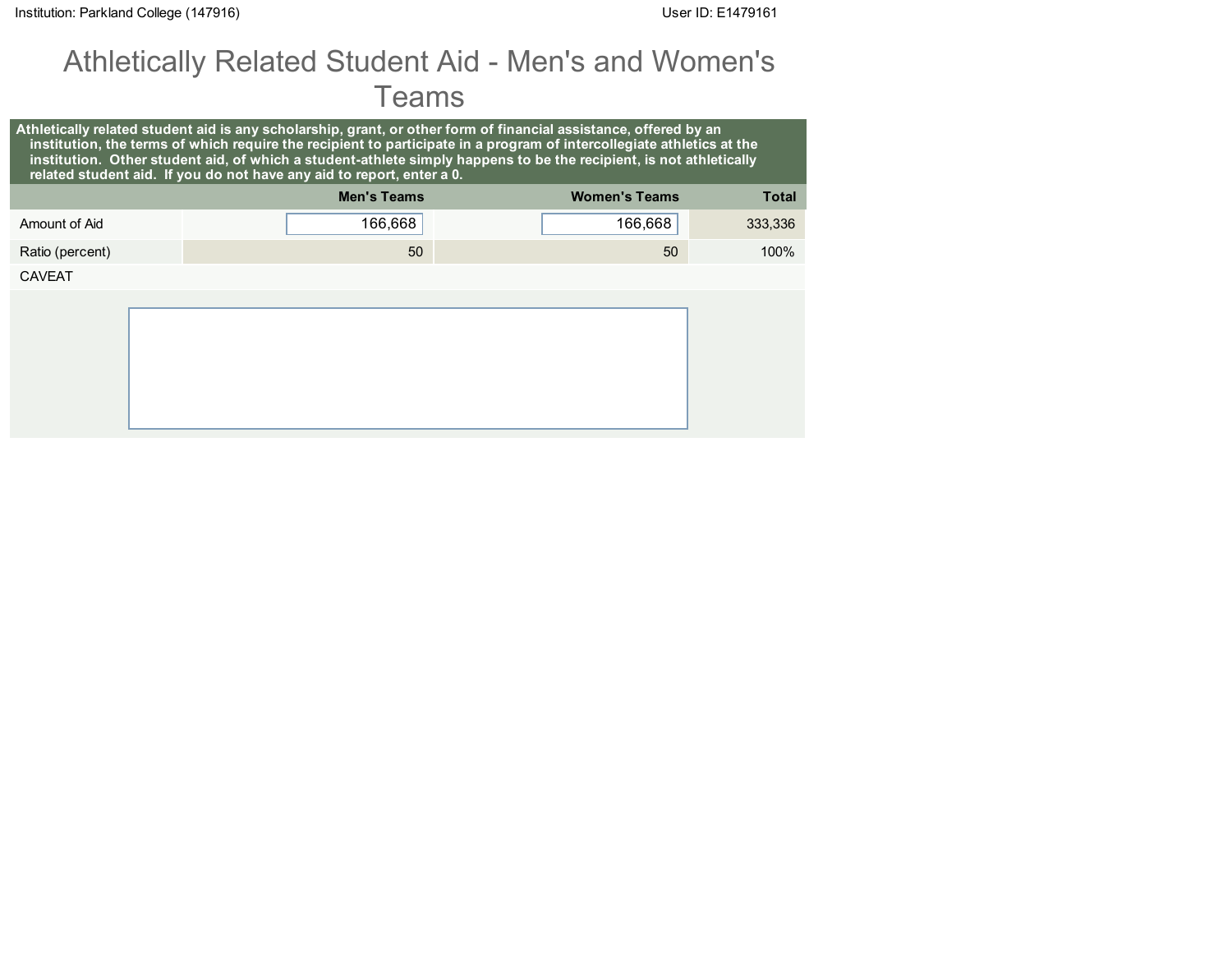## Recruiting Expenses - Men's and Women's Teams

Recruiting expenses are all expenses an institution incurs attributable to recruiting activities. This includes, but is not limited to, expenses for lodging, meals, telephone use, and transportation (including vehicles used for recruiting purposes) for both recruits and personnel engaged in recruiting, and other expenses for official and unofficial visits, and all other expenses related to recruiting. If you do not have any recruiting expenses to report, enter a 0. Men's Teams Women's Teams Total Total 1,512 1,350 2,862 CAVEAT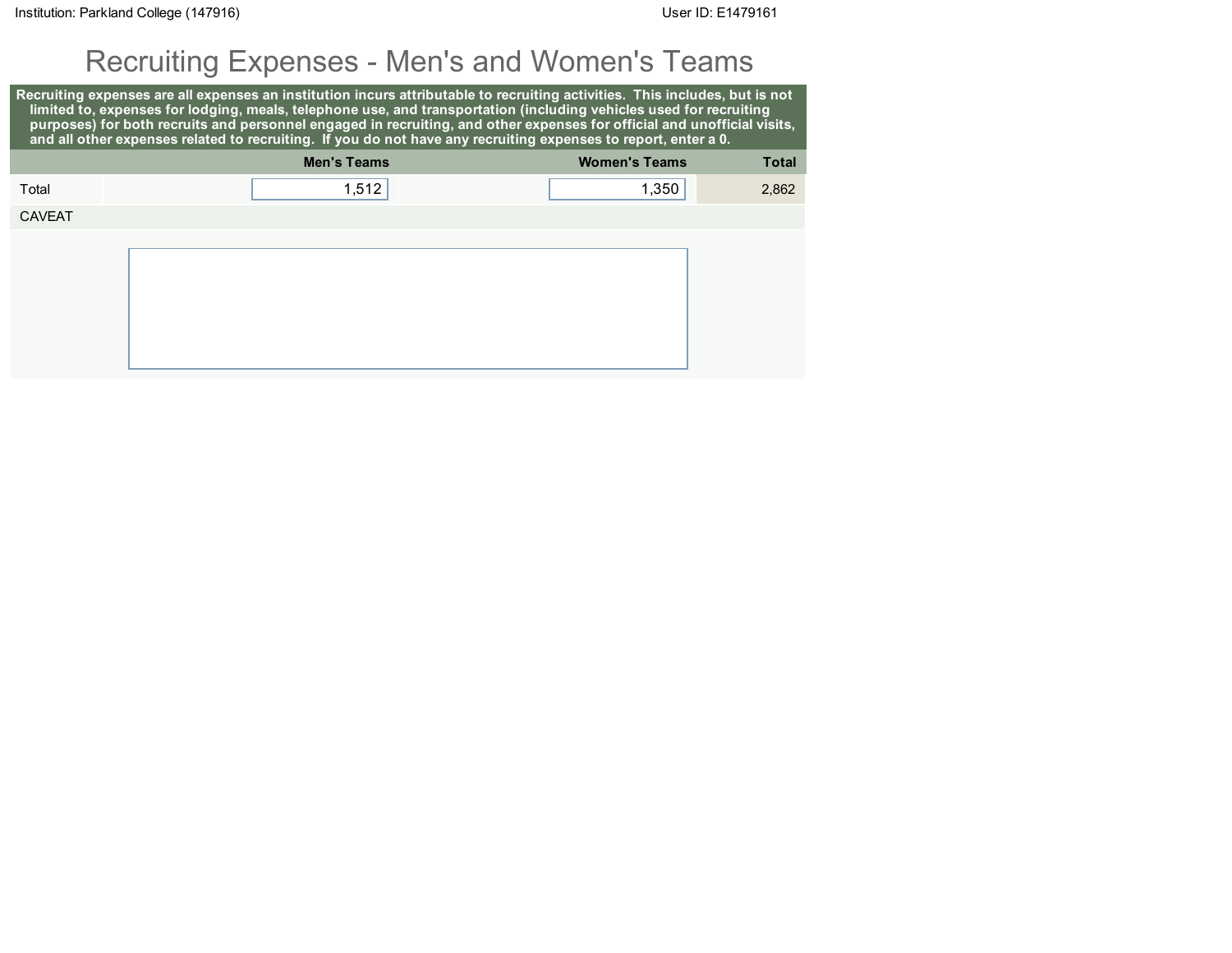## Operating (Game-Day) Expenses - Men's and Women's Teams by Team

Operating expenses are all expenses an institution incurs attributable to home, away, and neutral-site intercollegiate athletic contests (commonly known as "game-day expenses"), for (A) Lodging, meals, transportation, uniforms, and equipment for coaches, team members, support staff (including, but not limited to team managers and trainers), and others; and (B) Officials.

For a sport with a men's team and a women's team that have a combined budget, click <u>[here](javascript:openInstructionPdf()</u> for special instructions. Report actual numbers, not budgeted or estimated numbers. Please do not round beyond the next dollar.

|                                                                 |                     | <b>Men's Teams</b>                                        |                |                     | <b>Women's Teams</b>                                             |                |                                                     |
|-----------------------------------------------------------------|---------------------|-----------------------------------------------------------|----------------|---------------------|------------------------------------------------------------------|----------------|-----------------------------------------------------|
| <b>Varsity</b><br><b>Teams</b>                                  | <b>Participants</b> | Operating<br><b>Expenses</b><br>per<br><b>Participant</b> | <b>By Team</b> | <b>Participants</b> | <b>Operating</b><br><b>Expenses</b><br>per<br><b>Participant</b> | <b>By Team</b> | <b>Total</b><br><b>Operating</b><br><b>Expenses</b> |
| <b>Basketball</b>                                               | 14                  | 1,930                                                     | 27,023         | 14                  | 2,106                                                            | 29,485         | 56,508                                              |
| Baseball                                                        | 41                  | 1,420                                                     | 58,225         |                     |                                                                  |                | 58,225                                              |
| Golf                                                            | 11                  | 2,923                                                     | 32,148         |                     |                                                                  |                | 32,148                                              |
| Soccer                                                          | 18                  | 1,339                                                     | 24,096         | 16                  | 1,575                                                            | 25,193         | 49,289                                              |
| Softball                                                        |                     |                                                           |                | 16                  | 2,084                                                            | 33,340         | 33,340                                              |
| Volleyball                                                      |                     |                                                           |                | 15                  | 4,169                                                            | 62,535         | 62,535                                              |
| Total<br>Operating<br>Expenses<br>Men's and<br>Women's<br>Teams | 84                  |                                                           | 141,492        | 61                  |                                                                  | 150,553        | 292,045                                             |
| <b>CAVEAT</b>                                                   |                     |                                                           |                |                     |                                                                  |                |                                                     |

Note: This screen is for game-day expenses only.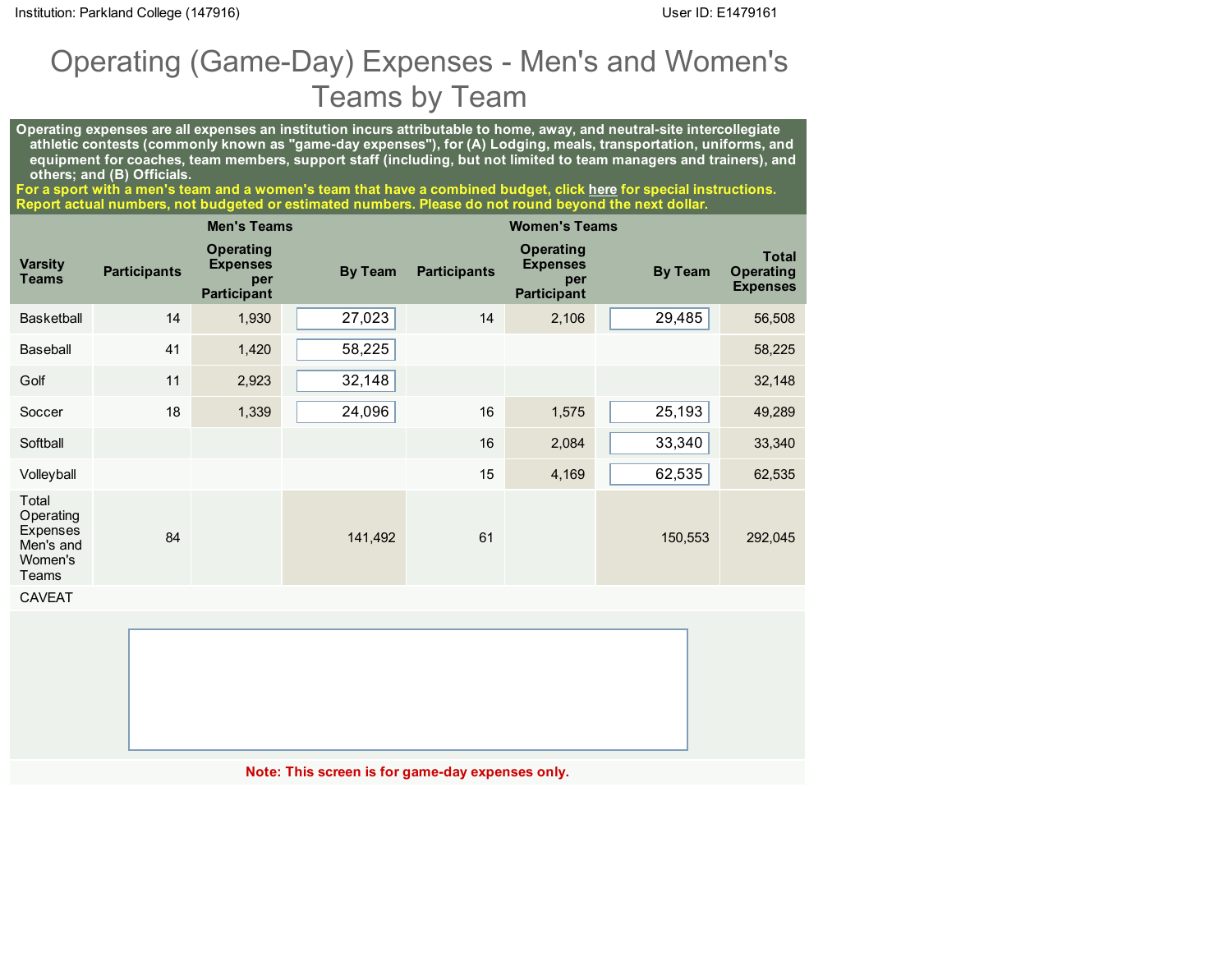# Total Expenses - Men's and Women's Teams

Enter all expenses attributable to intercollegiate athletic activities. This includes appearance guarantees and options, athletically related student aid, contract services, equipment, fundraising activities, operating expenses, promotional activities, recruiting expenses, salaries and benefits, supplies, travel, and any other expenses attributable to intercollegiate athletic activities.

Report actual numbers, not budgeted or estimated numbers. Please do not round beyond the next dollar.

| <b>Varsity Teams</b>                                                                         | <b>Men's Teams</b> | <b>Women's Teams</b> | <b>Total</b> |
|----------------------------------------------------------------------------------------------|--------------------|----------------------|--------------|
| Basketball                                                                                   | 95,263             | 97,973               | 193,236      |
| Baseball                                                                                     | 184,885            |                      | 184,885      |
| Golf                                                                                         | 72,981             |                      | 72,981       |
| Soccer                                                                                       | 91,588             | 96,360               | 187,948      |
| Softball                                                                                     |                    | 110,052              | 110,052      |
| Volleyball                                                                                   |                    | 135,037              | 135,037      |
| Total Expenses of all Sports, Except Football<br>and Basketball, Combined                    | 349,454            | 341,449              | 690,903      |
| Total Expenses Men's and Women's Teams                                                       | 444,717            | 439,422              | 884,139      |
| Not Allocated by Gender/Sport (Expenses not<br>attributable to a particular sport or sports) |                    |                      | 238,280      |
| <b>Grand Total Expenses</b>                                                                  |                    |                      | 1,122,419    |

CAVEAT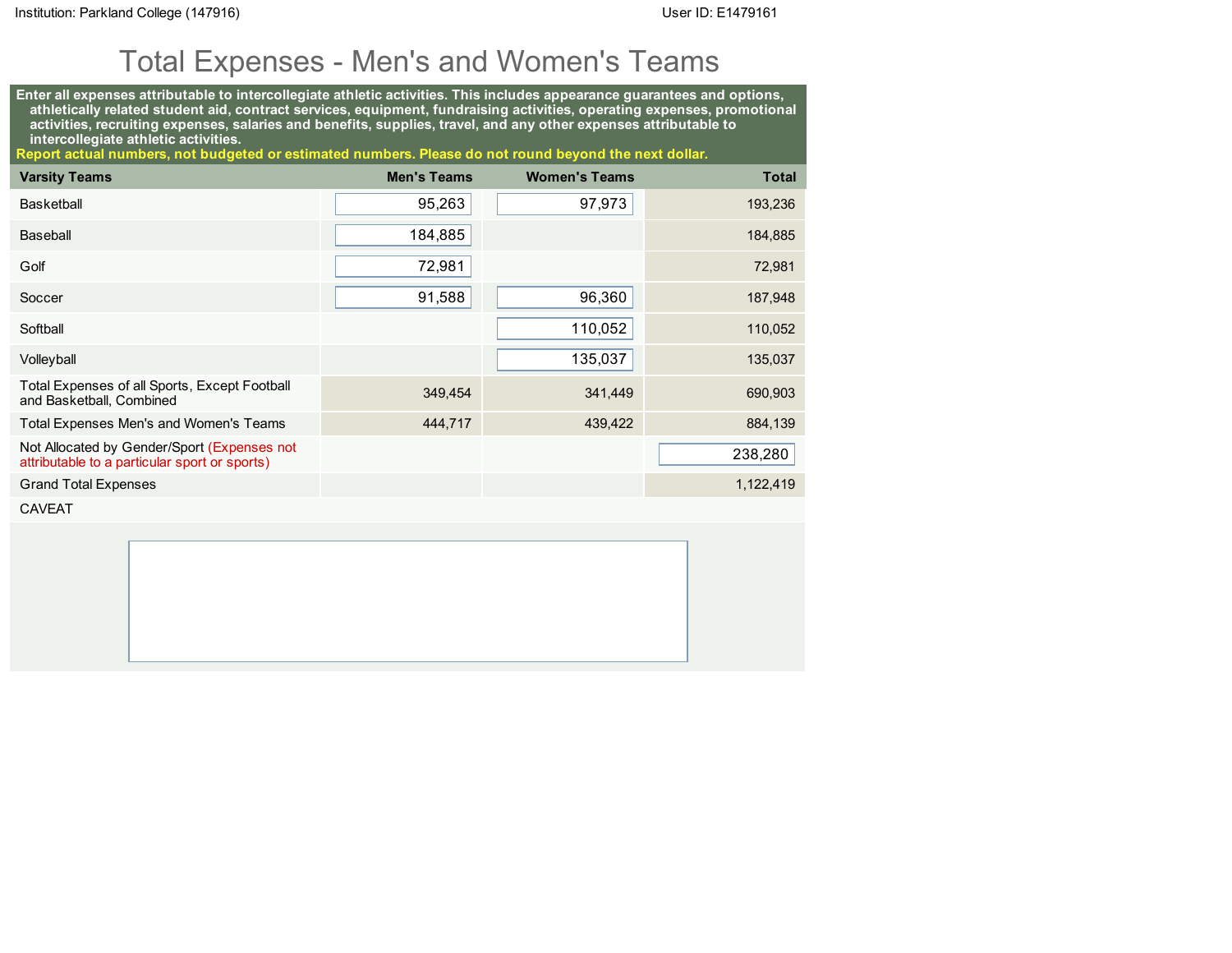### Total Revenues - Men's and Women's Teams

#### Your total revenues must cover your total expenses.

Enter all revenues attributable to intercollegiate athletic activities. This includes revenues from appearance guarantees and options, an athletic conference, tournament or bowl games, concessions, contributions from alumni and others, institutional support, program advertising and sales, radio and television, royalties, signage and other sponsorships, sport camps, state or other government support, student activity fees, ticket and luxury box sales, and any other revenues attributable to intercollegiate athletic activities.

Report actual numbers, not budgeted or estimated numbers. Please do not round beyond the next dollar.

| <b>Varsity Teams</b>                                                                         | <b>Men's Teams</b> | <b>Women's Teams</b> | <b>Total</b> |
|----------------------------------------------------------------------------------------------|--------------------|----------------------|--------------|
| <b>Basketball</b>                                                                            | 124,853            | 128,872              | 253,725      |
| Baseball                                                                                     | 173,699            |                      | 173,699      |
| Golf                                                                                         | 79,991             |                      | 79,991       |
| Soccer                                                                                       | 89,038             | 90,720               | 179,758      |
| Softball                                                                                     |                    | 107,854              | 107,854      |
| Volleyball                                                                                   |                    | 164,327              | 164,327      |
| Total Revenues of all Sports, Except Football<br>and Basketball, Combined                    | 342,728            | 362,901              | 705,629      |
| Total Revenues Men's and Women's Teams                                                       | 467,581            | 491,773              | 959,354      |
| Not Allocated by Gender/Sport (Revenues not<br>attributable to a particular sport or sports) |                    |                      | 163,065      |
| Grand Total for all Teams (includes by team<br>and not allocated by gender/sport)            |                    |                      | 1,122,419    |

CAVEAT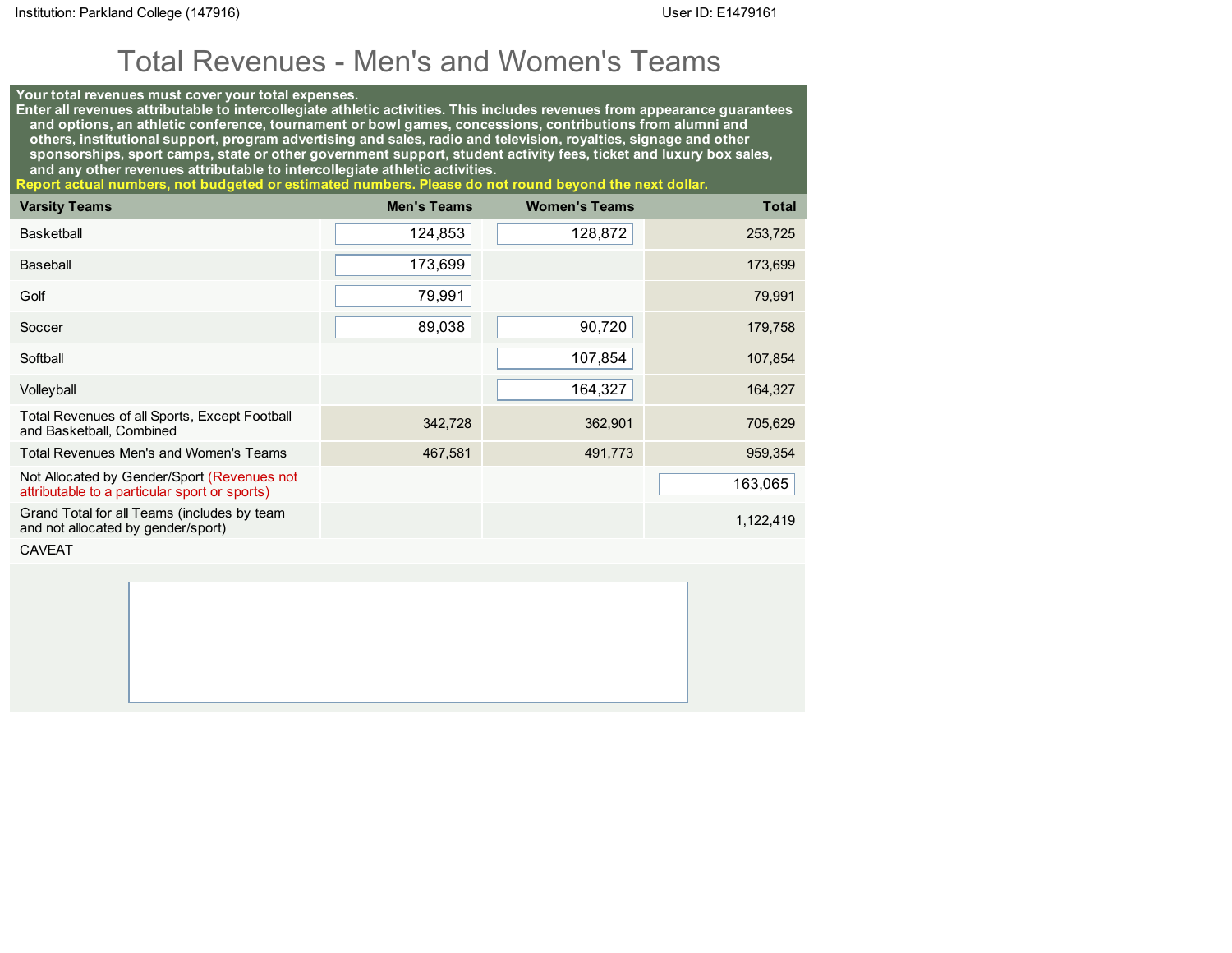# Summary - Men's and Women's Teams

| Your Grand Total Revenues must be equal to or greater than your Grand Total Expenses or you will not be able to lock<br>your survey. |                                                                                 |                       |                                |             |  |  |
|--------------------------------------------------------------------------------------------------------------------------------------|---------------------------------------------------------------------------------|-----------------------|--------------------------------|-------------|--|--|
|                                                                                                                                      |                                                                                 | Men's<br><b>Teams</b> | <b>Women's</b><br><b>Teams</b> | Total       |  |  |
| $\mathbf{1}$                                                                                                                         | <b>Total of Head Coaches' Salaries</b>                                          | 47,444                | 50,424                         | 97,868      |  |  |
| 2                                                                                                                                    | <b>Total of Assistant Coaches' Salaries</b>                                     | 26,046                | 21,402                         | 47,448      |  |  |
| 3                                                                                                                                    | Total Salaries (Lines 1+2)                                                      | 73,490                | 71,826                         | 145,316     |  |  |
| 4                                                                                                                                    | Athletically Related Student Aid                                                | 166,668               | 166,668                        | 333,336     |  |  |
| 5                                                                                                                                    | <b>Recruiting Expenses</b>                                                      | 1,512                 | 1,350                          | 2,862       |  |  |
| 6                                                                                                                                    | Operating (Game-Day) Expenses                                                   | 141,492               | 150,553                        | 292,045     |  |  |
| $\overline{7}$                                                                                                                       | Summary of Subset Expenses (Lines 3+4+5+6)                                      | 383,162               | 390,397                        | 773,559     |  |  |
| 8                                                                                                                                    | <b>Total Expenses for Teams</b>                                                 | 444,717               | 439,422                        | 884,139     |  |  |
| 9                                                                                                                                    | Total Expenses for Teams Minus Subset Expenses (Line 8 – Line 7)                | 61,555                | 49,025                         | 110,580     |  |  |
| 10                                                                                                                                   | Not Allocated Expenses                                                          |                       |                                | 238,280     |  |  |
| 11                                                                                                                                   | Grand Total Expenses (Lines 8+10)                                               |                       |                                | 1,122,419   |  |  |
| 12                                                                                                                                   | <b>Total Revenues for Teams</b>                                                 | 467,581               | 491,773                        | 959,354     |  |  |
| 13                                                                                                                                   | Not Allocated Revenues                                                          |                       |                                | 163,065     |  |  |
| 14                                                                                                                                   | Grand Total Revenues (Lines 12+13)                                              |                       |                                | 1,122,419   |  |  |
| 15                                                                                                                                   | Total Revenues for Teams minus Total Expenses for Teams (Line 12-<br>Line $8$ ) | 22,864                | 52,351                         | 75,215      |  |  |
| 16                                                                                                                                   | Grand Total Revenues Minus Grand Total Expenses (Line 14- Line 11)              |                       |                                | $\mathbf 0$ |  |  |

To return to a data entry screen, click on the link in the Navigation Menu.

To proceed to the Supplemental Information screen, click on the link in the Navigation Menu or click on the "Next" button on this screen.